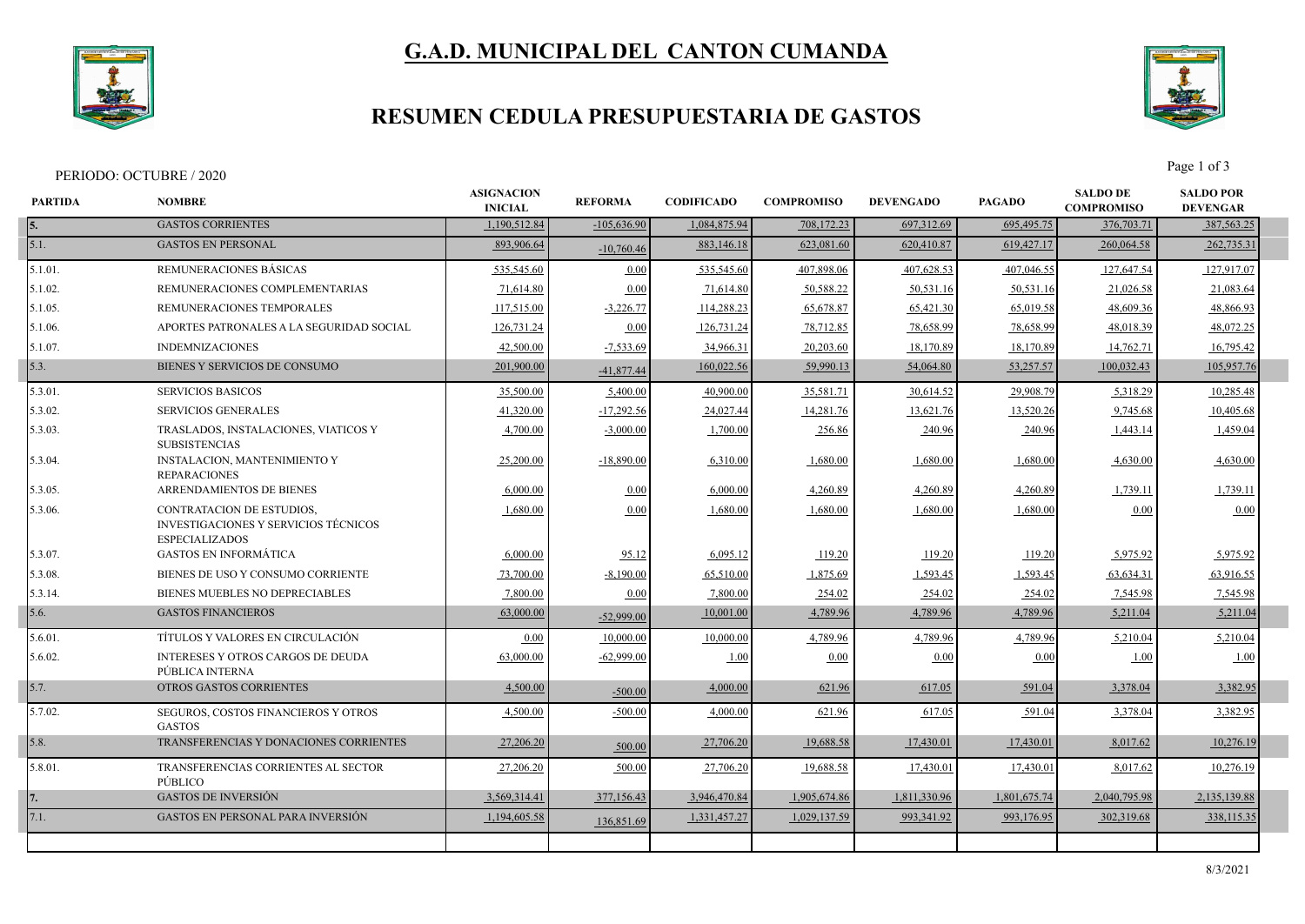

# **G.A.D. MUNICIPAL DEL CANTON CUMANDA**

### **RESUMEN CEDULA PRESUPUESTARIA DE GASTOS**



Page 2 of 3<br>Page 2 of 3

| <b>PARTIDA</b> | <b>NOMBRE</b>                                                                                 | <b>ASIGNACION</b><br><b>INICIAL</b> | <b>REFORMA</b> | <b>CODIFICADO</b> | <b>COMPROMISO</b> | <b>DEVENGADO</b> | <b>PAGADO</b> | <b>SALDO DE</b><br><b>COMPROMISO</b> | <b>SALDO POR</b><br><b>DEVENGAR</b> |  |
|----------------|-----------------------------------------------------------------------------------------------|-------------------------------------|----------------|-------------------|-------------------|------------------|---------------|--------------------------------------|-------------------------------------|--|
| 7.1.01.        | REMUNERACIONES BÁSICAS                                                                        | 586,877.40                          | $-10,000.00$   | 576,877.40        | 464,873.20        | 459,145.27       | 458,988.70    | 112,004.20                           | 117,732.13                          |  |
| 7.1.02.        | REMUNERACIONES COMPLEMENTARIAS                                                                | 110,633.05                          | 21,350.23      | 131,983.28        | 102,563.82        | 97,943.86        | 97,943.86     | 29,419.46                            | 34,039.42                           |  |
| 7.1.05.        | REMUNERACIONES TEMPORALES                                                                     | 279,919.20                          | 124,066.96     | 403,986.16        | 313,339.87        | 291,725.87       | 291,717.47    | 90,646.29                            | 112,260.29                          |  |
| 7.1.06.        | APORTES PATRONALES A LA SEGURIDAD SOCIAL                                                      | 174,675.93                          | 26,212.13      | 200,888.06        | 133,504.33        | 130,140.63       | 130,140.63    | 67, 383, 73                          | 70,747.43                           |  |
| 7.1.07.        | <b>INDEMNIZACIONES</b>                                                                        | 42,500.00                           | $-24,777.63$   | 17,722.37         | 14,856.37         | 14,386.29        | 14,386.29     | 2,866.00                             | 3,336.08                            |  |
| 7.3.           | BIENES Y SERVICIOS PARA INVERSIÓN                                                             | 920,910.00                          | 263,597.48     | 1,184,507.48      | 565,484.00        | 507,388.05       | 498,532.36    | 619,023.48                           | 677,119.43                          |  |
| 7.3.02.        | <b>SERVICIOS GENERALES</b>                                                                    | 139,000.00                          | 33,698.06      | 172,698.06        | 121,220.63        | 121,220.63       | 120,905.39    | 51,477.43                            | 51,477.43                           |  |
| 7.3.04.        | <b>INSTALACIONES, MANTENIMIENTOS Y</b><br><b>REPARACIONES</b>                                 | 55,000.00                           | 62,692.09      | 117,692.09        | 60,103.44         | 59,984.16        | 58,992.87     | 57,588.65                            | 57,707.93                           |  |
| 7.3.05.        | ARRENDAMIENTO DE BIENES                                                                       | 35,000.00                           | $-14,280.00$   | 20,720.00         | 4,940.03          | 4,940.03         | 4,886.46      | 15,779.97                            | 15,779.97                           |  |
| 7.3.06.        | CONTRATACIONES DE ESTUDIOS E<br>INVESTIGACIONES Y SERVICIOS TÉCNICOS<br><b>ESPECIALIZADOS</b> | 490,000.00                          | $-67,393.00$   | 422,607.00        | 111,132.00        | 55,566.00        | 55,566.00     | 311,475.00                           | 367,041.00                          |  |
| 7.3.08.        | BIENES DE USO Y CONSUMO DE INVERSIÓN                                                          | 194,410.00                          | 248,880.33     | 443,290.33        | 268,087.90        | 265,677.23       | 258,181.64    | 175,202.43                           | 177,613.10                          |  |
| 7.3.14.        | BIENES MUEBLES NO DEPRECIABLES                                                                | 7,500.00                            | 0.00           | 7,500.00          | 0.00              | 0.00             | 0.00          | 7,500.00                             | 7,500.00                            |  |
| 7.5.           | <b>OBRAS PÚBLICAS</b>                                                                         | 753,714.79                          | 277,859.35     | 1,031,574.14      | 97,700.35         | 97,536.07        | 96,901.51     | 933,873.79                           | 934,038.07                          |  |
| 7.5.01.        | OBRAS DE INFRAESTRUCTURA                                                                      | 753,714.79                          | 277,859.35     | 1,031,574.14      | 97,700.35         | 97,536.07        | 96,901.5      | 933,873.79                           | 934,038.07                          |  |
| 7.7.           | OTROS GASTOS DE INVERSIÓN                                                                     | 31,000.00                           | 7,105.00       | 38,105.00         | 1,397.45          | 1,109.45         | 1,109.45      | 36,707.55                            | 36,995.55                           |  |
| 7.7.01.        | IMPUESTOS TASAS Y CONTRIBUCIONES                                                              | 2,000.00                            | 0.00           | 2,000.00          | 784.60            | 496.60           | 496.60        | 1,215.40                             | 1,503.40                            |  |
| 7.7.02.        | SEGUROS, COSTOS FINANCIEROS Y OTROS<br><b>GASTOS</b>                                          | 29,000.00                           | 7,105.00       | 36,105.00         | 612.85            | 612.85           | 612.85        | 35,492.15                            | 35,492.15                           |  |
| 7.8.           | TRANSFERENCIAS Y DONACIONES PARA<br><b>INVERSIÓN</b>                                          | 669,084.04                          | $-308,257.09$  | 360,826.95        | 211,955.47        | 211,955.47       | 211,955.47    | 148,871.48                           | 148,871.48                          |  |
| 7.8.01.        | TRANSFERENCIAS PARA INVERSION AL SECTOR<br>PÚBLICO                                            | 669,084.04                          | $-308,257.09$  | 360,826.95        | 211,955.47        | 211,955.47       | 211,955.47    | 148,871.48                           | 148,871.48                          |  |
|                | <b>GASTOS DE CAPITAL</b>                                                                      | 900,000.00                          | $-369,020.00$  | 530,980.00        | 126,974.99        | 126,827.20       | 126,827.20    | 404,005.01                           | 404,152.80                          |  |
| 8.4.           | <b>BIENES DE LARGA DURACIÓN</b>                                                               | 900,000.00                          | $-369,020,00$  | 530,980.00        | 126,974.99        | 126,827.20       | 126,827.20    | 404,005.01                           | 404,152.80                          |  |
| 8.4.01.        | <b>BIENES MUEBLES</b>                                                                         | 870,000.00                          | $-379,020,00$  | 490,980.00        | 121,017.88        | 120,870.09       | 120,870.09    | 369,962.12                           | 370,109.91                          |  |
| 8.4.03.        | <b>EXPROPIACIONES DE BIENES</b>                                                               | 30,000.00                           | 10,000.00      | 40,000.00         | 5,957.11          | 5,957.11         | 5,957.11      | 34,042.89                            | 34,042.89                           |  |
|                | APLICACIÓN DEL FINANCIAMIENTO                                                                 | 180,000.00                          | -179,999.00    | 1.00              | 0.00              | 0.00             | 0.00          | 1.00                                 | 1.00                                |  |
| 9.6.           | AMORTIZACIÓN DE LA DEUDA PÚBLICA                                                              | 180,000.00                          | $-179,999.00$  | 1.00              | 0.00              | 0.00             | 0.00          | 1.00                                 | 1.00                                |  |
| 9.6.02.        | AMORTIZACIÓN DEUDA INTERNA                                                                    | 180,000.00                          | -179,999.00    | 1.00              | 0.00              | 0.00             | 0.00          | 1.00                                 | 1.00                                |  |